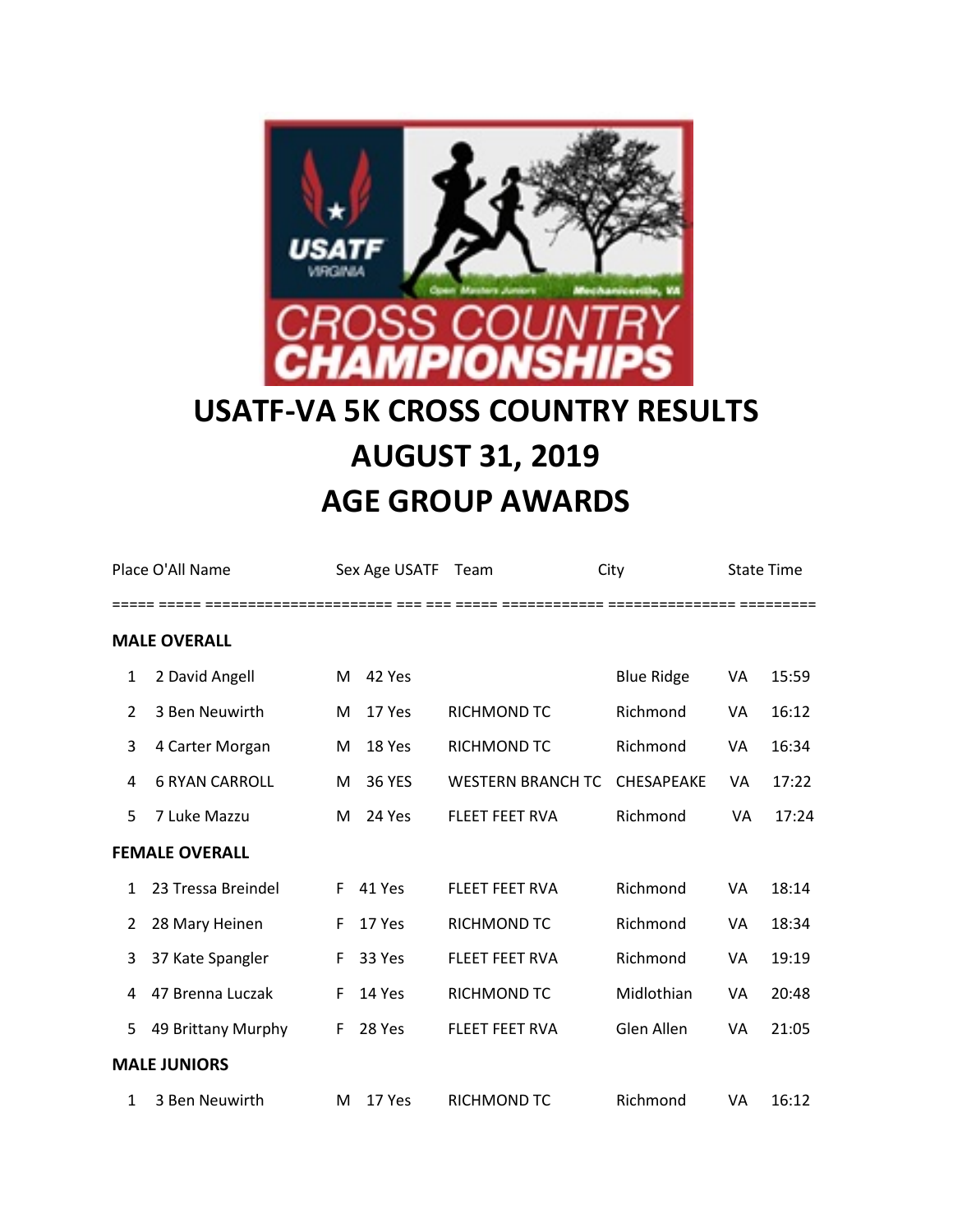| $\overline{2}$ | 4 Carter Morgan        | Μ  | 18 Yes        | RICHMOND TC                           | Richmond          | VA | 16:34 |
|----------------|------------------------|----|---------------|---------------------------------------|-------------------|----|-------|
| 3              | 8 Andrew Van De Putte  | M  | 17 Yes        | RICHMOND TC                           | Richmond          | VA | 17:27 |
|                | <b>FEMALE JUNIORS</b>  |    |               |                                       |                   |    |       |
| $\mathbf{1}$   | 28 Mary Heinen         | F  | 17 Yes        | RICHMOND TC                           | Richmond          | VA | 18:34 |
| 2              | 47 Brenna Luczak       | F  | 14 Yes        | RICHMOND TC                           | Midlothian        | VA | 20:48 |
| 3              | 50 Kathleen Russo      | F  | 17 Yes        | RICHMOND TC                           | Midlothian        | VA | 21:08 |
|                | <b>MALE MASTERS</b>    |    |               |                                       |                   |    |       |
| $\mathbf{1}$   | 2 David Angell         | M  | 42 Yes        |                                       | <b>Blue Ridge</b> | VA | 15:59 |
| $\overline{2}$ | 13 John Sharp          | M  | 44 Yes        | FLEET FEET RVA                        | Richmond          | VA | 17:39 |
| 3              | 19 Edward Rietscha     | M  | 40 Yes        | COLONIAL ROAD RUNNERS Williamsburg VA |                   |    | 17:59 |
|                | <b>FEMALE MASTERS</b>  |    |               |                                       |                   |    |       |
| 1              | 23 Tressa Breindel     | F. | 41 Yes        | <b>FLEET FEET RVA</b>                 | Richmond          | VA | 18:14 |
|                | MALE AGE GROUP: 1 - 19 |    |               |                                       |                   |    |       |
| $\mathbf{1}$   | 3 Ben Neuwirth         | M  | 17 Yes        | RICHMOND TC                           | Richmond          | VA | 16:12 |
| $\overline{2}$ | 4 Carter Morgan        | M  | 18 Yes        | RICHMOND TC                           | Richmond          | VA | 16:34 |
| 3              | 8 Andrew Van De Putte  | M  | 17 Yes        | RICHMOND TC                           | Richmond          | VA | 17:27 |
| 4              | 10 Logan Jackson       | M  | 17 Yes        |                                       | Yorktown          | VA | 17:29 |
| 5              | 12 Benjamin Blanchard  | M  | 15 Yes        | RICHMOND TC                           | Richmond          | VA | 17:37 |
| 6              | 16 William Davis       | M  | 17 Yes        | RICHMOND TC                           | Midlothian        | VA | 17:53 |
| 7              | 20 Neary Quinn         | M  | 16 Yes        | RICHMOND TC                           | Richmond          | VA | 18:00 |
| 8              | 22 Benjamin Roberts    | M  | 15 Yes        | RICHMOND TC                           | Midlothian        | VA | 18:08 |
| 9              | 24 LUCAS SIMMONS       | Μ  | <b>15 YES</b> | <b>WESTERN BRANCH TC</b>              | CHESAPEAKE        | VA | 18:17 |
| 10             | 25 Miles Nardi         | М  | 18 Yes        | RICHMOND TC                           | Glen Allen        | VA | 18:27 |
| 11             | 26 Hugh Feehan         | М  | 17 Yes        | RICHMOND TC                           | Richmond          | VA | 18:30 |
| 12             | 30 Jacob Castillo      | М  | 15 Yes        |                                       | Hampton           | VA | 18:43 |
| 13             | 31 Justin Goldman      | M  | 16 Yes        | RICHMOND TC                           | Midlothian        | VA | 18:48 |
| 14             | <b>35 JUSTIN DURR</b>  | M  | <b>15 YES</b> | <b>WESTERN BRANCH TC</b>              | CHESAPEAKE        | VA | 19:11 |
| 15             | 36 Roman Chenoweth     | М  | 16 Yes        | RICHMOND TC                           | Richmond          | VA | 19:16 |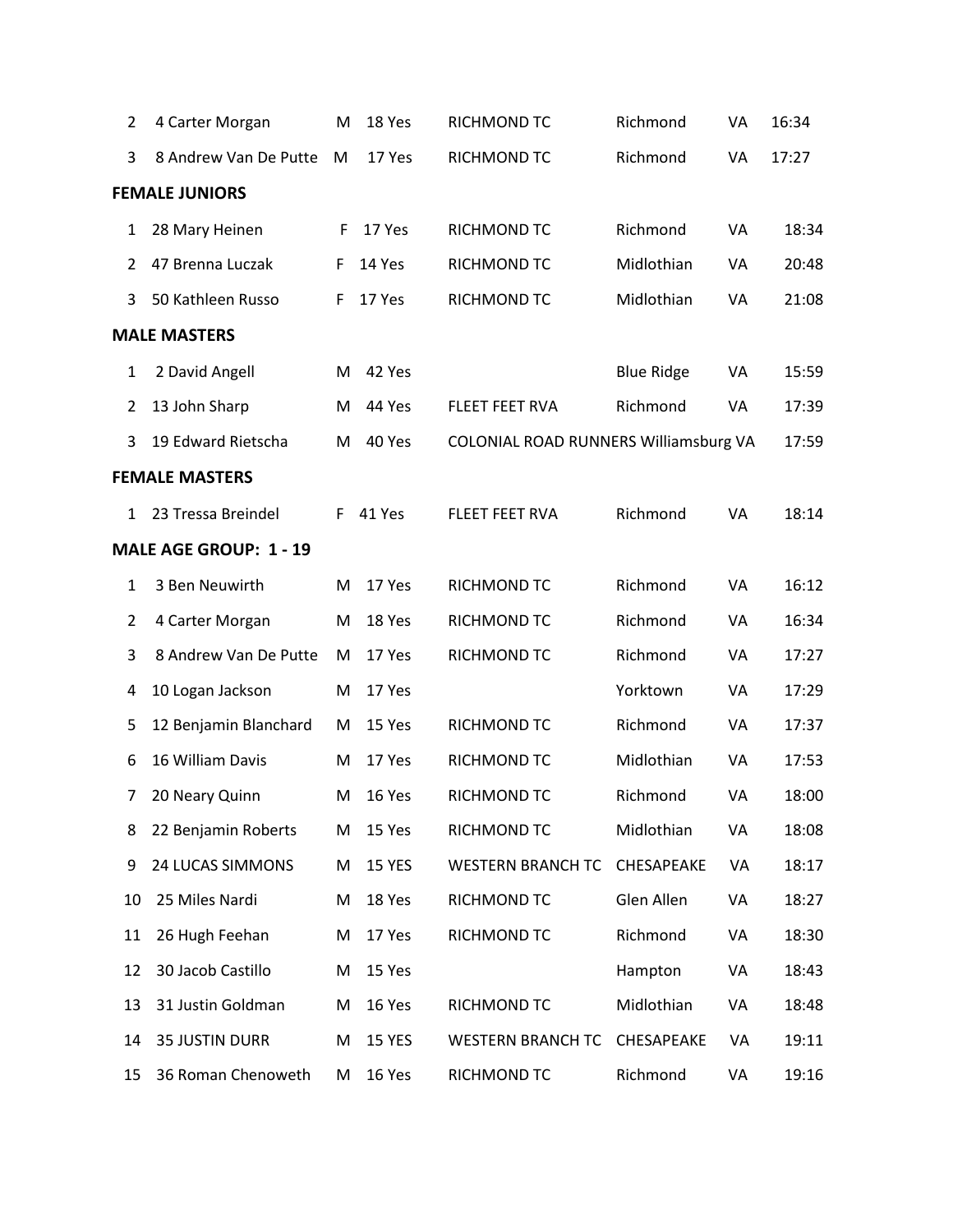| 16                              | <b>40 EVAN MCCUE</b>          | M  | <b>14 YES</b> | <b>WESTERN BRANCH TC</b>     | CHESAPEAKE         | VA | 19:41 |  |
|---------------------------------|-------------------------------|----|---------------|------------------------------|--------------------|----|-------|--|
| 17                              | 41 Richard Zhai               | M  | 17 Yes        | RICHMOND TC                  | Glen Allen         | VA | 19:44 |  |
| 18                              | <b>42 TYLER THOMAS</b>        | M  | <b>16 YES</b> | <b>WESTERN BRANCH TC</b>     | CHESAPEAKE         | VA | 19:46 |  |
| 19                              | <b>46 CAMBEL HURST</b>        | M  | <b>16 YES</b> | <b>WESTERN BRANCH TC</b>     | CHESAPEAKE         | VA | 20:46 |  |
| 20                              | <b>48 HUNTER SMITH</b>        | M  | 17 YES        | <b>WESTERN BRANCH TC</b>     | CHESAPEAKE         | VA | 21:03 |  |
| 21                              | <b>55 MICHAEL LOAR</b>        | M  | <b>14 YES</b> | <b>WESTERN BRANCH TC</b>     | CHESAPEAKE         | VA | 22:09 |  |
| 22                              | 58 CJ LANCASTER               | M  | <b>14 YES</b> | <b>WESTERN BRANCH TC</b>     | CHESAPEAKE         | VA | 22:23 |  |
| 23                              | 71 Dominique Bailey           | M  | 13 Yes        |                              | <b>Ruther Glen</b> | VA | 24:55 |  |
| 24                              | 79 JAMES KEITH                | M  | <b>14 YES</b> | <b>WESTERN BRANCH TC</b>     | CHESAPEAKE         | VA | 30:43 |  |
| <b>FEMALE AGE GROUP: 1 - 19</b> |                               |    |               |                              |                    |    |       |  |
| 1                               | 28 Mary Heinen                | F  | 17 Yes        | RICHMOND TC                  | Richmond           | VA | 18:34 |  |
| 2                               | 47 Brenna Luczak              | F  | 14 Yes        | RICHMOND TC                  | Midlothian         | VA | 20:48 |  |
| 3                               | 50 Kathleen Russo             | F  | 17 Yes        | RICHMOND TC                  | Midlothian         | VA | 21:08 |  |
| 4                               | 52 Emma Chun                  | F  | 18 Yes        | RICHMOND TC                  | Henrico            | VA | 21:42 |  |
| 5                               | 54 Josie Greer                | F  | 17 Yes        | RICHMOND TC                  | Richmond           | VA | 22:00 |  |
| 6                               | 60 Lily Walsh                 | F  | 16 Yes        | RICHMOND TC                  | Glen Allen         | VA | 22:40 |  |
| 7                               | 61 Alyssa Wright              | F  | 18 Yes        | RICHMOND TC                  | Manakin Sabot VA   |    | 22:41 |  |
| 8                               | 65 Kathryn Ellis              | F  | 17 Yes        | RICHMOND TC                  | Richmond           | VA | 23:25 |  |
| 9                               | <b>66 SEVEN VOSLER</b>        | F  | <b>16 YES</b> | <b>WESTERN BRANCH TC</b>     | CHESAPEAKE         | VA | 23:34 |  |
| 10                              | 67 Kaitlyn Baker              | F  | 15 Yes        | RICHMOND TC                  | Mechanicsville VA  |    | 23:48 |  |
| 11                              | <b>68 MADI STRALEY</b>        |    | F 15 YES      | WESTERN BRANCH TC CHESAPEAKE |                    | VA | 23:59 |  |
| 12                              | 72 CALEIGH BURRIS             | F. | <b>14 YES</b> | WESTERN BRANCH TC CHESAPEAKE |                    | VA | 25:53 |  |
| 13                              | 73 MADISON HENDERSON F 14 YES |    |               | WESTERN BRANCH TC CHESAPEAKE |                    | VA | 26:16 |  |
| 14                              | <b>74 CADENCE BURRILL</b>     | F. | <b>14 YES</b> | <b>WESTERN BRANCH TC</b>     | CHESAPEAKE         | VA | 27:39 |  |
| 15                              | <b>76 GRACE HONG</b>          | F. | <b>17 YES</b> | WESTERN BRANCH TC CHESAPEAKE |                    | VA | 28:17 |  |
| 16                              | 77 ALICE HONG                 | F. | <b>15 YES</b> | WESTERN BRANCH TC CHESAPEAKE |                    | VA | 28:20 |  |
| 17                              | 78 MEMPHIS GRIFFIN            | F. | <b>15 YES</b> | WESTERN BRANCH TC CHESAPEAKE |                    | VA | 28:28 |  |
|                                 | MALE AGE GROUP: 20 - 39       |    |               |                              |                    |    |       |  |
| $\mathbf{1}$                    | <b>6 RYAN CARROLL</b>         |    | M 36 YES      | WESTERN BRANCH TC CHESAPEAKE |                    | VA | 17:22 |  |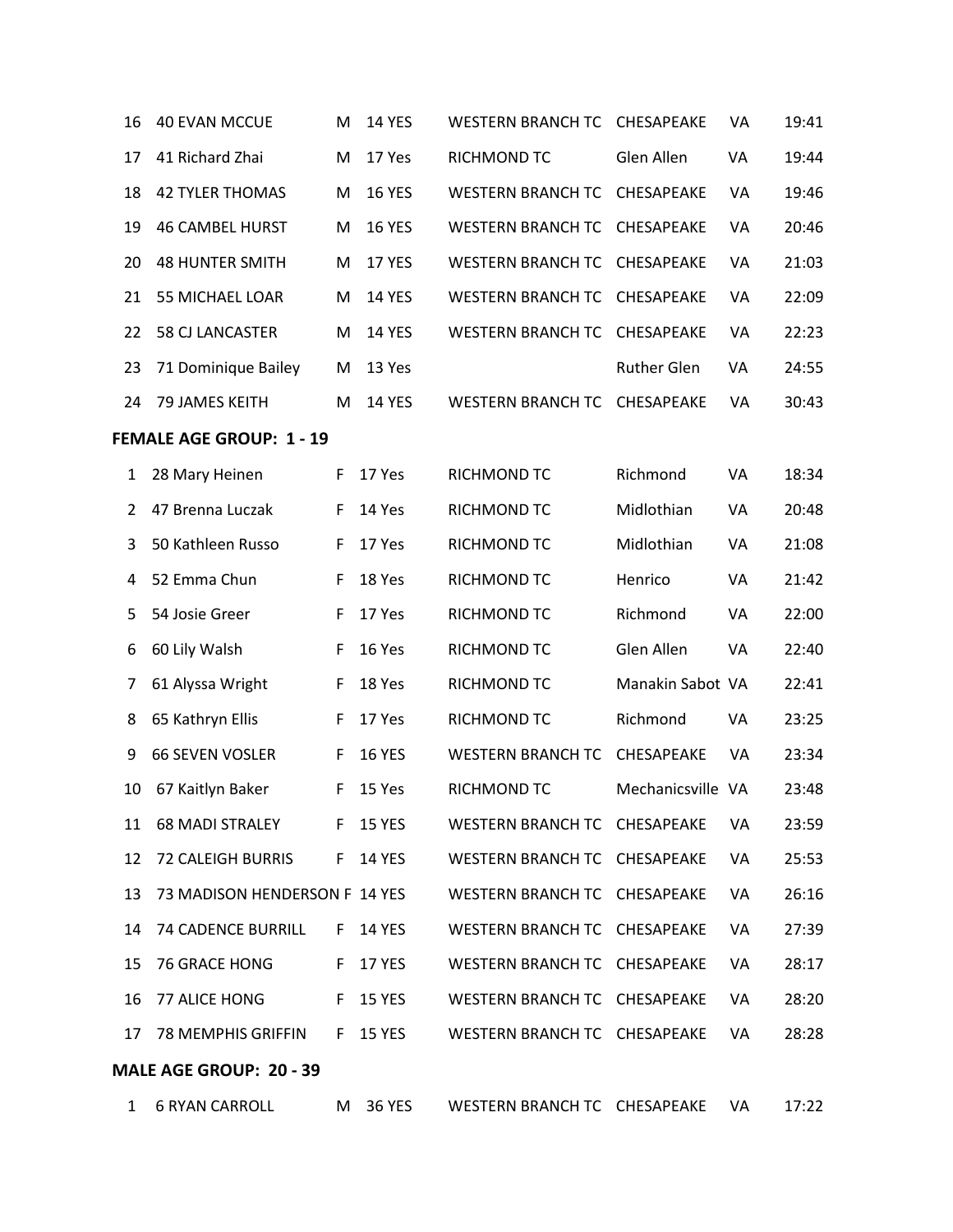| $\overline{2}$ | 7 Luke Mazzu              | M  | 24 Yes   | <b>FLEET FEET RVA</b>                 | Richmond              | VA | 17:24 |
|----------------|---------------------------|----|----------|---------------------------------------|-----------------------|----|-------|
| 3              | 9 William Kirk            | M  | 29 Yes   | FLEET FEET RVA                        | Richmond              | VA | 17:27 |
| 4              | 15 James Hazelwood        | M  | 32 Yes   | FLEET FEET RVA                        | Richmond              | VA | 17:51 |
| 5              | 18 Jason Driscoll         | M  | 31 Yes   | FLEET FEET RVA                        | Richmond              | VA | 17:56 |
| 6              | 53 Benjamin Kaurich       | M  | 31 Yes   | COLONIAL ROAD RUNNERS Newport News VA |                       |    | 21:49 |
|                | FEMALE AGE GROUP: 20 - 39 |    |          |                                       |                       |    |       |
| $\mathbf{1}$   | 37 Kate Spangler          | F  | 33 Yes   | FLEET FEET RVA                        | Richmond              | VA | 19:19 |
| $\overline{2}$ | 49 Brittany Murphy        | F  | 28 Yes   | FLEET FEET RVA                        | Glen Allen            | VA | 21:05 |
| 3              | 56 Nicole Rhodes          | F  | 32 Yes   | FLEET FEET RVA                        | N Chesterfield        | VA | 22:10 |
| 4              | 57 Rachel Aubert          | F. | 30 Yes   | FLEET FEET RVA                        | Richmond              | VA | 22:15 |
|                | MALE AGE GROUP: 40 - 44   |    |          |                                       |                       |    |       |
| $\mathbf 1$    | 2 David Angell            | M  | 42 Yes   |                                       | <b>Blue Ridge</b>     | VA | 15:59 |
| $\overline{2}$ | 13 John Sharp             | M  | 44 Yes   | FLEET FEET RVA                        | Richmond              | VA | 17:39 |
| 3              | 19 Edward Rietscha        | M  | 40 Yes   | COLONIAL ROAD RUNNERS Williamsburg VA |                       |    | 17:59 |
| 4              | 27 Andrew Blanchard       | М  | 44 Yes   |                                       | Richmond              | VA | 18:31 |
| 5              | 29 Jason Miller           | M  | 42 Yes   | COLONIAL ROAD RUNNERS Williamsburg VA |                       |    | 18:40 |
| 6              | 33 Andy Almarode          | М  | 43 Yes   | COLONIAL ROAD RUNNERS Richmond        |                       | VA | 18:59 |
| 7              | 38 Robert Flanigan        | М  | 43 Yes   |                                       | South Chesterfield VA |    | 19:19 |
|                | FEMALE AGE GROUP: 40 - 44 |    |          |                                       |                       |    |       |
| $\mathbf{1}$   | 23 Tressa Breindel        | F. | 41 Yes   | FLEET FEET RVA                        | Richmond              | VA | 18:14 |
|                | MALE AGE GROUP: 45 - 49   |    |          |                                       |                       |    |       |
|                | 1 34 Greg Lynn            |    | M 45 Yes | COLONIAL ROAD RUNNERS Hayes           |                       | VA | 19:10 |
|                | MALE AGE GROUP: 50 - 54   |    |          |                                       |                       |    |       |
|                | 1 43 Paul Pelletier       |    | M 54 Yes | COLONIAL ROAD RUNNERS Williamsburg VA |                       |    | 20:00 |
|                | MALE AGE GROUP: 55 - 59   |    |          |                                       |                       |    |       |
| 1              | 45 Rich Harfst            |    | M 55 Yes |                                       | Annandale             | VA | 20:33 |
|                | 2 63 Mark Cerny           |    | M 59 Yes |                                       | Midlothian            | VA | 23:11 |
|                | MALE AGE GROUP: 60 - 64   |    |          |                                       |                       |    |       |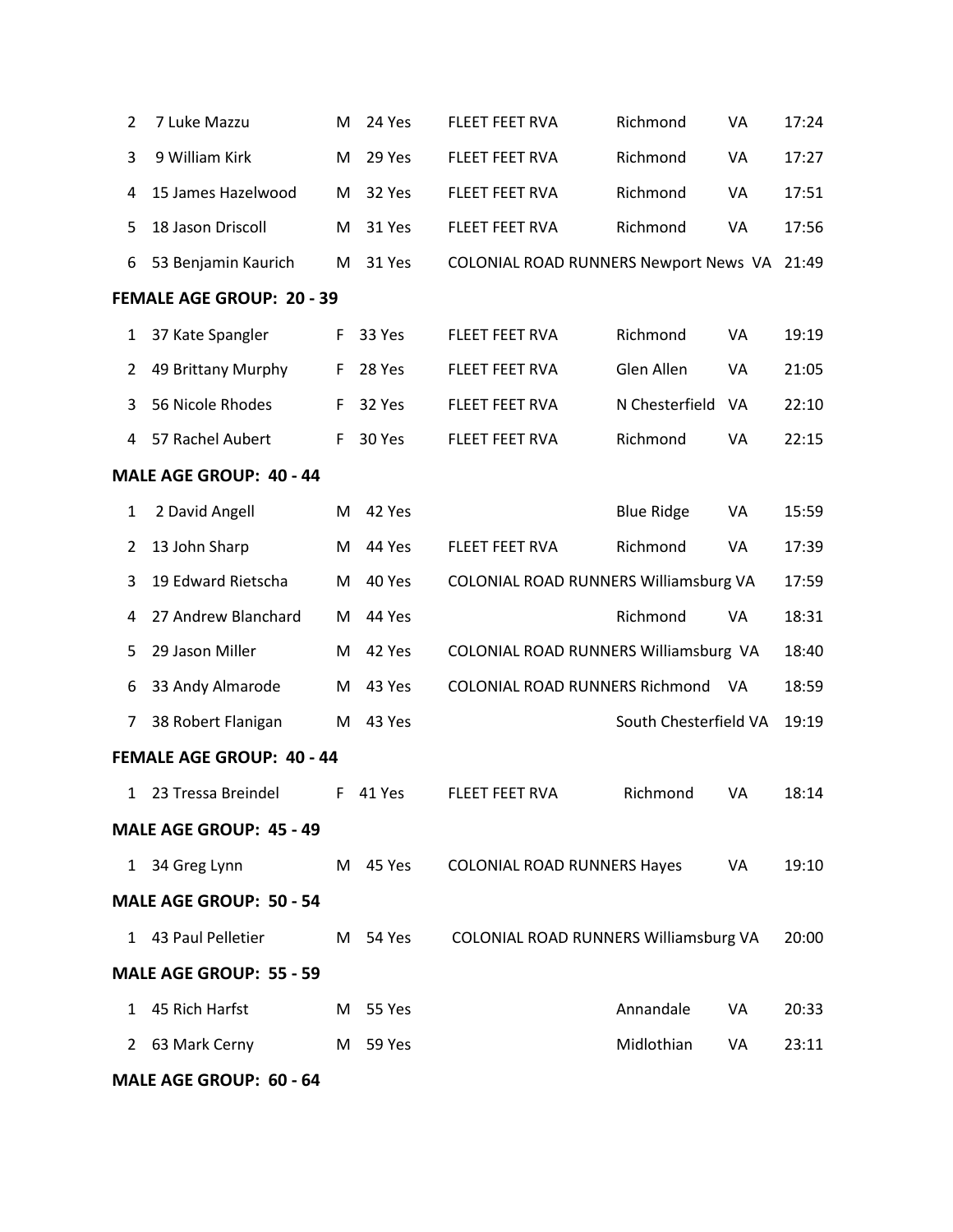|                                | 39 Robert Whitaker | м | 60 Yes | COLONIAL ROAD RUNNERS Yorktown        |             | VA | 19:28 |  |  |
|--------------------------------|--------------------|---|--------|---------------------------------------|-------------|----|-------|--|--|
| $\mathcal{P}$                  | 44 Rick Samaha     | м | 61 Yes | COLONIAL ROAD RUNNERS Williamsburg VA |             |    | 20:11 |  |  |
| MALE AGE GROUP: 65 - 69        |                    |   |        |                                       |             |    |       |  |  |
| $\mathbf{1}$                   | 85 Ray Funkhouser  | M | 68 Yes |                                       | White Stone | VA | 36:27 |  |  |
| <b>MALE AGE GROUP: 70 - 99</b> |                    |   |        |                                       |             |    |       |  |  |
|                                | 80 William Chadim  | M | 72 Yes |                                       | Midlothian  | VA | 31:02 |  |  |

## **OVER-ALL RACE RESULTS**

| Place Name                     |   |    |          | Sex Age USATF USATF Team                  | City              | <b>State Time</b> |       |
|--------------------------------|---|----|----------|-------------------------------------------|-------------------|-------------------|-------|
| 1 David Angell                 | M |    | 42 Yes   |                                           | <b>Blue Ridge</b> | VA                | 15:59 |
| 2 Ben Neuwirth                 | M |    | 17 Yes   | RICHMOND TC                               | Richmond          | VA                | 16:12 |
| 3 Carter Morgan                | M |    | 18 Yes   | <b>RICHMOND TC</b>                        | Richmond          | VA                | 16:34 |
| <b>4 RYAN CARROLL</b>          | M |    | 36 YES   | <b>WESTERN BRANCH TC</b>                  | <b>CHESAPEAKE</b> | VA                | 17:22 |
| 5 Luke Mazzu                   | M |    | 24 Yes   | <b>FLEET FEET RVA</b>                     | Richmond          | VA                | 17:24 |
| 6 Andrew Van De Putte M 17 Yes |   |    |          | RICHMOND TC                               | Richmond          | VA                | 17:27 |
| 7 William Kirk                 | M |    | 29 Yes   | <b>FLEET FEET RVA</b>                     | Richmond          | VA                | 17:27 |
| 8 Logan Jackson                | M |    | 17 Yes   |                                           | Yorktown          | VA                | 17:29 |
| 9 Benjamin Blanchard M 15 Yes  |   |    |          | RICHMOND TC                               | Richmond          | VA                | 17:37 |
| 10 John Sharp                  | M |    | 44 Yes   | <b>FLEET FEET RVA</b>                     | Richmond          | VA                | 17:39 |
| 11 James Hazelwood             | M |    | 32 Yes   | FLEET FEET RVA                            | Richmond          | VA                | 17:51 |
| 12 William Davis               | M |    | 17 Yes   | RICHMOND TC                               | Midlothian        | VA                | 17:53 |
| 13 Jason Driscoll              | M |    | 31 Yes   | <b>FLEET FEET RVA</b>                     | Richmond          | VA                | 17:56 |
| 14 Edward Rietscha             | M |    | 40 Yes   | <b>COLONIAL ROAD RUNNERS Williamsburg</b> |                   | VA                | 17:59 |
| 15 Neary Quinn                 | M |    | 16 Yes   | RICHMOND TC                               | Richmond          | VA                | 18:00 |
| 16 Benjamin Roberts            | M |    | 15 Yes   | RICHMOND TC                               | Midlothian        | VA                | 18:08 |
| 17 Tressa Breindel             | F | 41 | Yes      | <b>FLEET FEET RVA</b>                     | Richmond          | VA                | 18:14 |
| <b>18 LUCAS SIMMONS</b>        |   |    | M 15 Yes | <b>WESTERN BRANCH TC</b>                  | CHESAPEAKE        | VA                | 18:17 |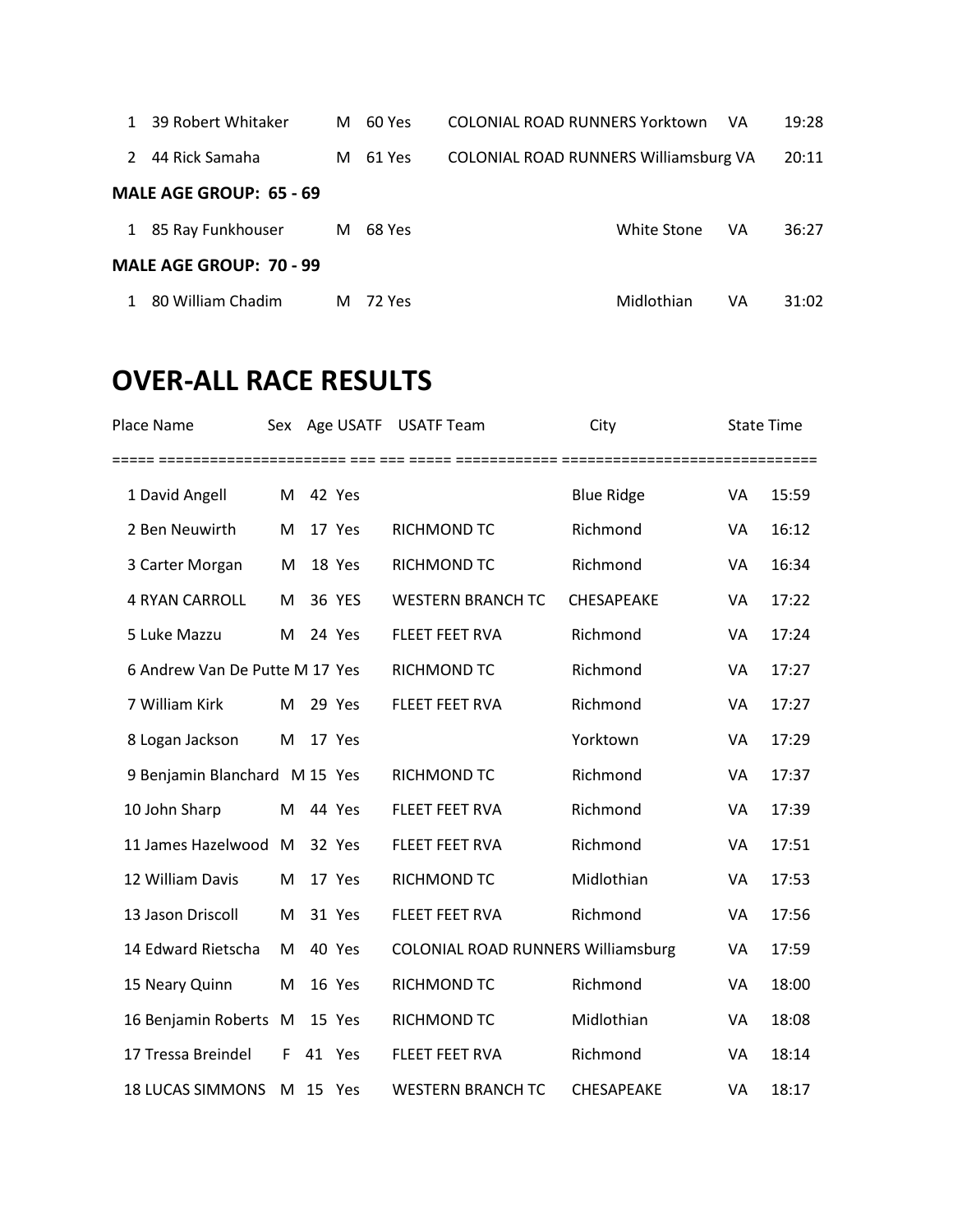| 19 Miles Nardi         | м  | 18 Yes   |          | RICHMOND TC                               | Glen Allen         | VA | 18:27 |
|------------------------|----|----------|----------|-------------------------------------------|--------------------|----|-------|
| 20 Hugh Feehan         | M  | 17       | Yes      | RICHMOND TC                               | Richmond           | VA | 18:30 |
| 21 Andrew Blanchard M  |    | 44       | Yes      |                                           | Richmond           | VA | 18:31 |
| 22 Mary Heinen         | F  | 17       | Yes      | RICHMOND TC                               | Richmond           | VA | 18:34 |
| 23 Jason Miller        |    | M 42 Yes |          | <b>COLONIAL ROAD RUNNERS Williamsburg</b> |                    | VA | 18:40 |
| 24 Jacob Castillo      | M  |          | 15 Yes   |                                           | Hampton            | VA | 18:43 |
| 25 Justin Goldman      | M  |          | 16 Yes   | RICHMOND TC                               | Midlothian         | VA | 18:48 |
| 26 Andy Almarode       | M  |          | 43 Yes   | COLONIAL ROAD RUNNERS Richmond            |                    | VA | 18:59 |
| 27 Greg Lynn           | Μ  |          | 45 Yes   | <b>COLONIAL ROAD RUNNERS Hayes</b>        |                    | VA | 19:10 |
| <b>28 JUSTIN DURR</b>  | M  |          | 15 Yes   | <b>WESTERN BRANCH TC</b>                  | CHESAPEAKE         | VA | 19:11 |
| 29 Roman Chenoweth M   |    |          | 16 Yes   | RICHMOND TC                               | Richmond           | VA | 19:16 |
| 30 Kate Spangler       | F  |          | 33 Yes   | FLEET FEET RVA                            | Richmond           | VA | 19:19 |
| 31 Robert Flanigan     | M  |          | 43 Yes   |                                           | South Chesterfield | VA | 19:19 |
| 32 Robert Whitaker     | M  |          | 60 Yes   | <b>COLONIAL ROAD RUNNERS Yorktown</b>     |                    | VA | 19:28 |
| 33 EVAN MCCUE          | M  |          | 14 Yes   | <b>WESTERN BRANCH TC</b>                  | CHESAPEAKE         | VA | 19:41 |
| 34 Richard Zhai        | M  |          | 17 Yes   | RICHMOND TC                               | Glen Allen         | VA | 19:44 |
| <b>35 TYLER THOMAS</b> | M  |          | 16 Yes   | <b>WESTERN BRANCH TC</b>                  | CHESAPEAKE         | VA | 19:46 |
| 36 Paul Pelletier      | M  |          | 54 Yes   | <b>COLONIAL ROAD RUNNERS Williamsburg</b> |                    | VA | 20:00 |
| 37 Rick Samaha         | M  |          | 61 Yes   | COLONIAL ROAD RUNNERS Williamsburg        |                    | VA | 20:11 |
| 38 Rich Harfst         | M  |          | 55 Yes   |                                           | Annandale          | VA | 20:33 |
| 39 CAMBEL HURST        | M  |          | 16 Yes   | <b>WESTERN BRANCH TC</b>                  | CHESAPEAKE         | VA | 20:46 |
| 40 Brenna Luczak       | F. |          | 14 Yes   | RICHMOND TC                               | Midlothian         | VA | 20:48 |
| <b>41 HUNTER SMITH</b> | M  | 17       | YES      | <b>WESTERN BRANCH TC</b>                  | CHESAPEAKE         | VA | 21:03 |
| 42 Brittany Murphy     | F. | 28 Yes   |          | FLEET FEET RVA                            | Glen Allen         | VA | 21:05 |
| 43 Kathleen Russo      | F. | 17       | Yes      | RICHMOND TC                               | Midlothian         | VA | 21:08 |
| 44 Emma Chun           | F. | 18       | Yes      | RICHMOND TC                               | Henrico            | VA | 21:42 |
| 45 Benjamin Kaurich    |    | M 31 Yes |          | <b>COLONIAL ROAD RUNNERS Newport News</b> |                    | VA | 21:49 |
| 46 Josie Greer         | F. |          | 17 Yes   | RICHMOND TC                               | Richmond           | VA | 22:00 |
| 47 MICHAEL LOAR        |    |          | M 14 YES | <b>WESTERN BRANCH TC</b>                  | CHESAPEAKE         | VA | 22:09 |